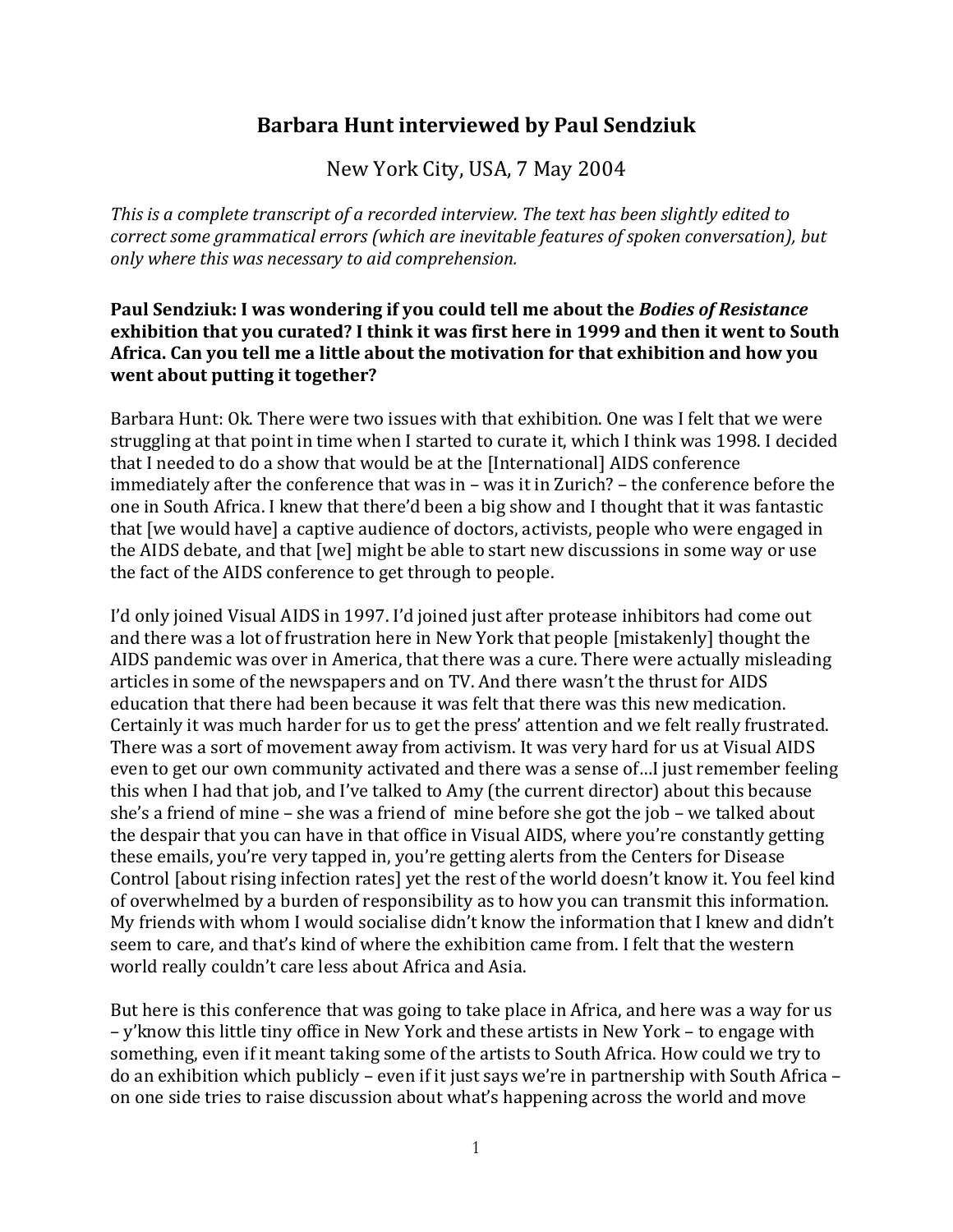away from this kind of very privileged place, which is New York, where people do have access to drugs and medication?

There was a sense also, even within the community, that people were starting to look healthier and people didn't need help anymore and people were going back to work, coming off disability. It sort of felt like this bubble was about to burst. There were all these things going on, it was very complicated.

I also felt that it was very problematic that people felt that AIDS was now of interest only to people who had AIDS and so only artists who had HIV or AIDS could make work about HIV or AIDS, and that it was no longer a subject, or that we [i.e. Visual AIDS] should only represent artists with HIV and AIDS. A lot of people would say that to me. So I wanted to move away from that and draw attention to the impact in other ways, on a more complex level, that HIV and AIDS has impacted this society's, western society's, view of the body that everything about how we operate today in terms of sexuality and gender and the body has changed because of AIDS. What happened in the '80s [in terms of the way that AIDS changed artists' conception of the body] was so important, it's so under-recognised. So I felt that I wanted to do a show that couldn't be ghettoised as an 'AIDS show' because I felt that was the problem. I felt like I was banging my head on the wall as director of that organisation, so I wanted to do a show which operated really fully within the art world. So conceptually it was about the body, it was about the impact of these debates.

#### **What do you mean by 'the body'?**

Representation of 'the body', a very plain concept that you can trace in art history from Greek statues to Cindy Sherman, John Copland, everybody, any artist working today. I wanted to show that how we look at images of nudes today has been influenced by HIV – the impact of artists working with HIV and AIDS – and the impact of AIDS on how we think of the body. There's been a massive shift in how we think about sexuality, sex. All of that is sort of just a done deal. People don't even think about that, that western society changed its view of the body. The body suddenly became a dangerous thing.

### **How do we know that AIDS brought about that change in conceptions of the body and that, say, feminism didn't, or cultural studies per se didn't?**

Of course feminism, cultural studies, the TV age, changes in technology and the dissemination of information all impacted on representations of the body in our culture. But for my generation the AIDS pandemic, and how it changed sex education, had a tremendous impact. There was a shift from the 'free love' of the 1960s and the swinging 70s to the 80s where monogamy was encouraged because anything else was 'dangerous' and morally reprehensible. Feminism has not made much impact on Western society's views of women who are not monogamous or sexually active outside marriage (male/female) or very conventional relationships. I also don't think anything else had such an impact on shifting views of sex as being something potentially dangerous or harmful, which is how the majority portrayed it in sex ed in the 1980s. Remember the PSAs [public service announcements] from that period about STDs and people with HIV? They were campaigns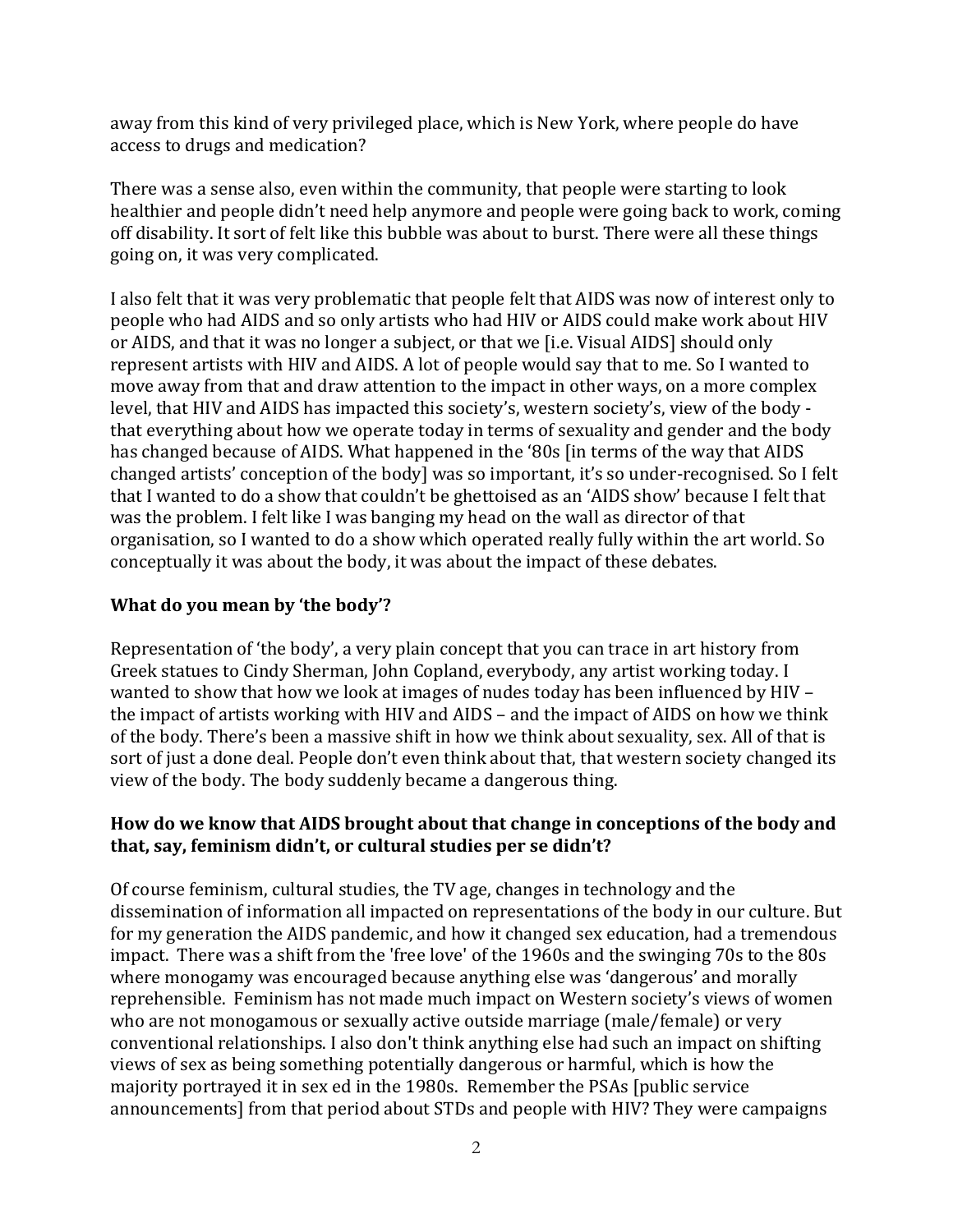of fear to warn teenagers away from becoming sexually active. Certainly in the UK I don't remember the term 'safe sex' being around in the 80s. Sex simply wasn't portrayed as 'safe'.

In terms of the body, the question might be 'well, is it more gay artists that have challenged that in terms of their representations, particularly of the male nude, or more assertive representations bringing more erotic representations of the body into the public sphere?' I mean, that's a massive debate, but I just personally feel that it's not just artists; it's also HIV and AIDS education. I remember a distinct change when I was growing up. I graduated high school in '82 and so that shift when I was in college and this whole thing about 'oh, you're going to catch something, it's not safe, you have to wear a condom', that was a massive thing that was going on in England at the time.

# **In Australia as well.**

I do really feel that that was the influence of AIDS as opposed to, y'know STDs weren't life threatening. You could catch the clap, it was kind of a joke. It was known as something that was maybe problematic in England when King Henry had his many wives, or syphilis and gonorrhoea and all of that, but it was seen as a medieval or historic thing. It wasn't something that would ever touch young people. But the impact of AIDS and the massive government campaigns of terror that were done (which they've now reconsidered in terms of sex education and educational health programming - they've realised that those campaigns of terror don't work), I do think that that caused a major shift in the '80s about how we view our body and how we view sex and sexual acts and bodily fluids. So that was kind of where I wanted to go. I wanted to combine that with art history and art and look at the way that contemporary artists are working. So I wanted to make it an art exhibition which had a very strong message [i.e. about AIDS] as opposed to being this really strong message that was using art to convey itself. So it was a slight twist on what we'd done.

### **And you've got the two pronged approach where you've brought international artists to America, where the exhibition was first shown in 1999, to tell Americans that there's this other epidemic out there and that AIDS isn't over, and then you take American artists to South Africa and show them there. Did you have the intension of giving some kind of message to the political leadership in America, saying: 'look, the artists are reaching out and recognising a problem overseas, is there something you need to do?'**

I think it was an attempt. Ultimately I think that with the resources we had it wasn't as successful in that sense as I had hoped. Also, I was offered another job and moved on and didn't see it through, which was just one of those strange things. I don't know how successful the second part was in terms of reaching out to South Africa. Even if I'd been in post I think I could have done more with it when it was at the conference. I think if I had been still in post when I was offered this job – which was my dream job so I had to take it – I think if I had gone to the conference, if it had come to it, I would have stood outside the conference and flyered those delegates and made them, persuaded them, to come see my exhibit and try to persuade them about the power of art, and how they could use art in AIDS education or AIDS awareness. I would have done a little bit more that way.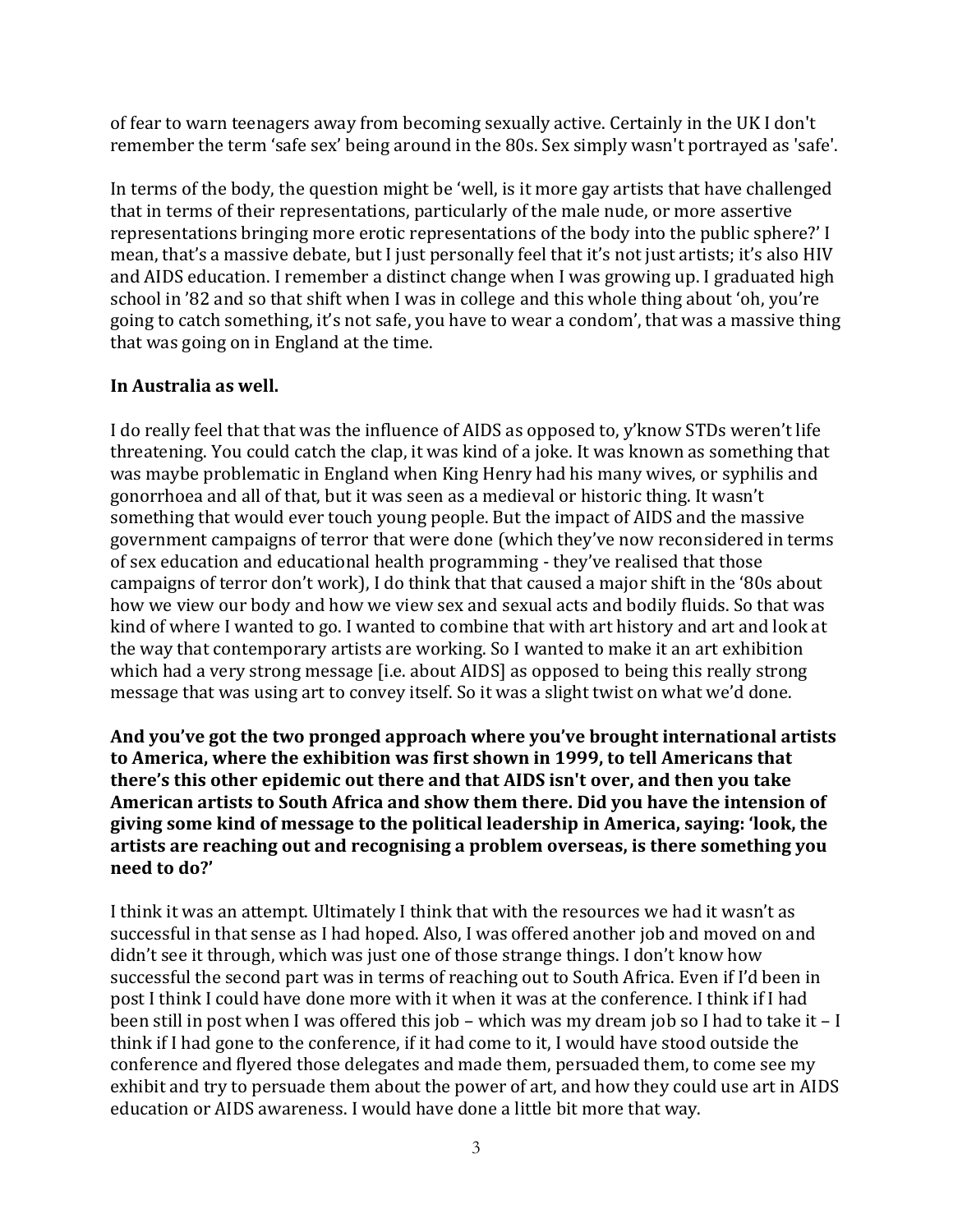**Given that the World AIDS Conference is a massive talk-fest and there are papers given on every topic by people from every possible discipline, you still thought that you were gonna tap into something new and make them see the problem in a new way by having an exhibition.**

Yeah.

### **So you're a strong advocate for the power of art.**

Yeah I am. I still believe that if you invest all of this effort and all of this energy, if you get through to one person it's worth it. It's not about quantity of numbers for me it's a kind of a pyramid effect, or a ripple effect. You affect one person, they might go away and affect – it's almost like *in*fection – you manage to get through to one person, they might then go away and they've had a revelation so then they might go away and manage to convey that message to three people and it spreads that way. So I'm all about viral marketing in that sense.

**And particularly if you're targeting opinion makers, and you've got journalists going to that conference, you've got health delegates from every country and key doctors and medical personnel.**

Right.

**You mentioned that the exhibition contained HIV-negative artists, and I'm interested in HIV negative artists as well, but they're bloody difficult to find because there are no organisations like Visual AIDS that can put you in contact with them. And it seems to me that it's difficult to find, to pick up traces, of HIV-related themes in their work.**

Well, Visual AIDS has a drawer full of artists who've made work about HIV and AIDS that are HIV-negative. That's a separate drawer that they might have forgotten to show you. Those artists can't be in the archive project because, obviously, the fact of being in the archive project is a form of disclosure.

I think just being in that world, working for an organisation whose primary mission is to educate about HIV and AIDS through the visual arts, made me really switched on [to HIVrelated themes]. When I go around in the art world I'm constantly aware of artists where I might pick something up in their work, and I'm privileged in that I can get to talk to that artist so that I can pursue that conversation with them and ask them where it came from. I think artists work in such sophisticated ways often it may not be blatant, they may not want it to be blatant, but if you ask them or if you get into conversation with them they might say 'well this piece was influenced by this' or 'I saw somebody else's show', 'I saw David Wojnarowicz's show and that made me rethink things'. I've had loads of conversations with artists who had their eyes opened by David Wojnarowicz or Felix Gonzales Torres.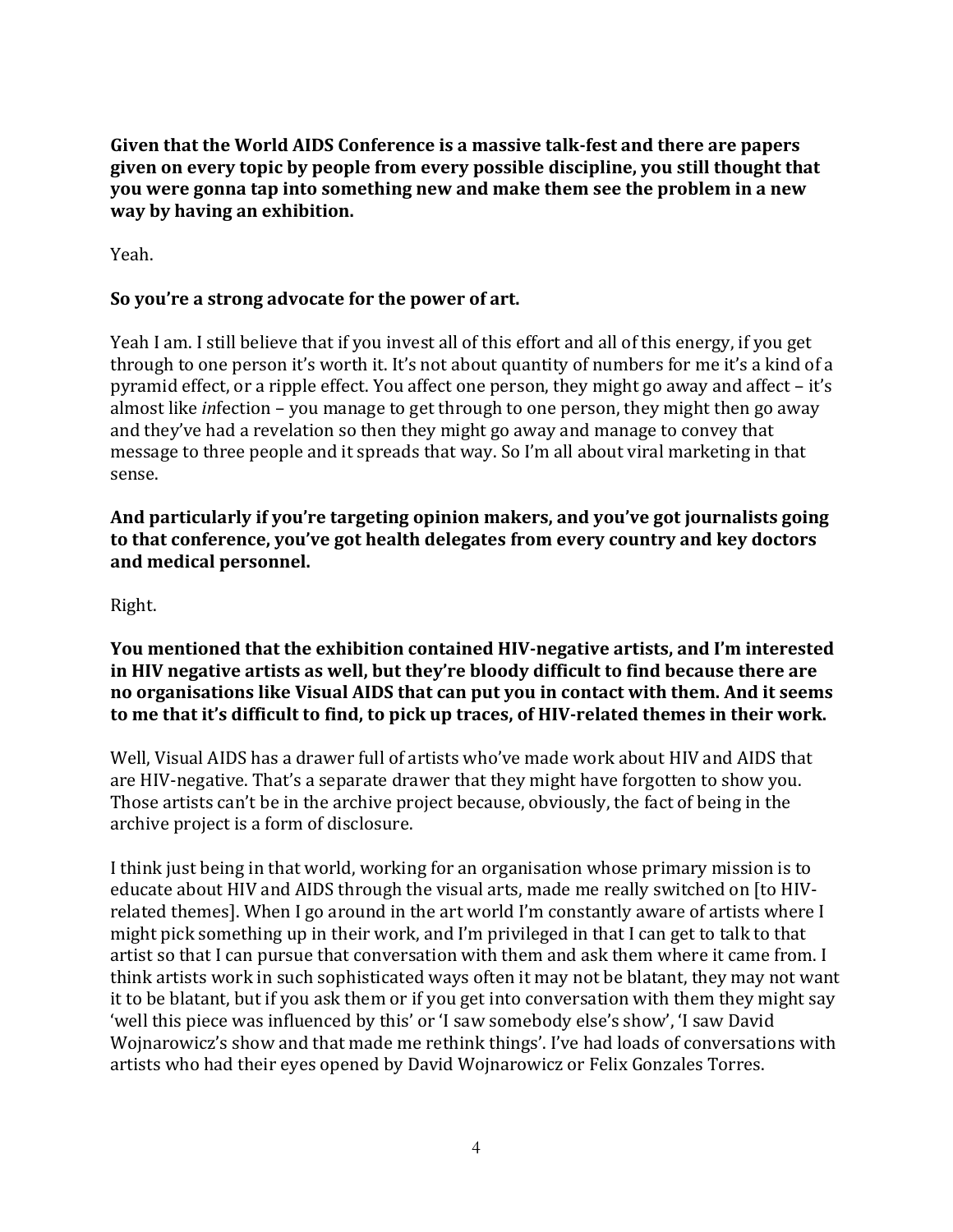**Even speaking with Steed Taylor this morning and he was saying that initially he was trying not to address HIV in his work, that was a part of his life and he didn't want to have to deal with that in his artwork, and yet he kept painting or drawing himself crying. He thought 'well, why am I doing this', and he said that it kept 'seeping into' his work in these different ways.**

And his work is really powerful. For *Bodies of Resistance* he did the road tattoo [*Birthday Knot*] which was a very personal piece for him because it was to mark his fortieth birthday and he never thought he'd make his fortieth birthday. And so to celebrate his fortieth birthday he celebrated the birth in that community of forty babies. We got the local hospitals to supply us with the names of the first forty babies that were born on or after Steed's birthday, and from the dates and times given he selected the first forty and then he incorporated their names into the road tattoo*.* We had local community groups helping to actually paint it and a local interfaith pastor who blessed it. So it's actually a really moving thing. You could drive down that road and if it was raining you might not even see it or you might drive over it and you might not know what it is. I kind of like that, that it's not necessarily hung on a banner, like, 'this is an AIDS project'. There were articles in the local press also, so it kind of infiltrates in a different way. Or passers-by may just see what it is and they may go into Real Art Ways and say 'what is that thing?', 'why have you got a tattoo on the road outside?'

## **I said to him it looks a lot like someone's done burnouts with their car up and down. [laughing] I can imagine the local hoon…**

It was beautiful because it stayed there for quite a while and when it wasn't wet you could really see it. It was a beautiful thing.



Steed Taylor, *Birthday Knot*, paint on asphalt, the names of newborn babies, and a prayer, 1999.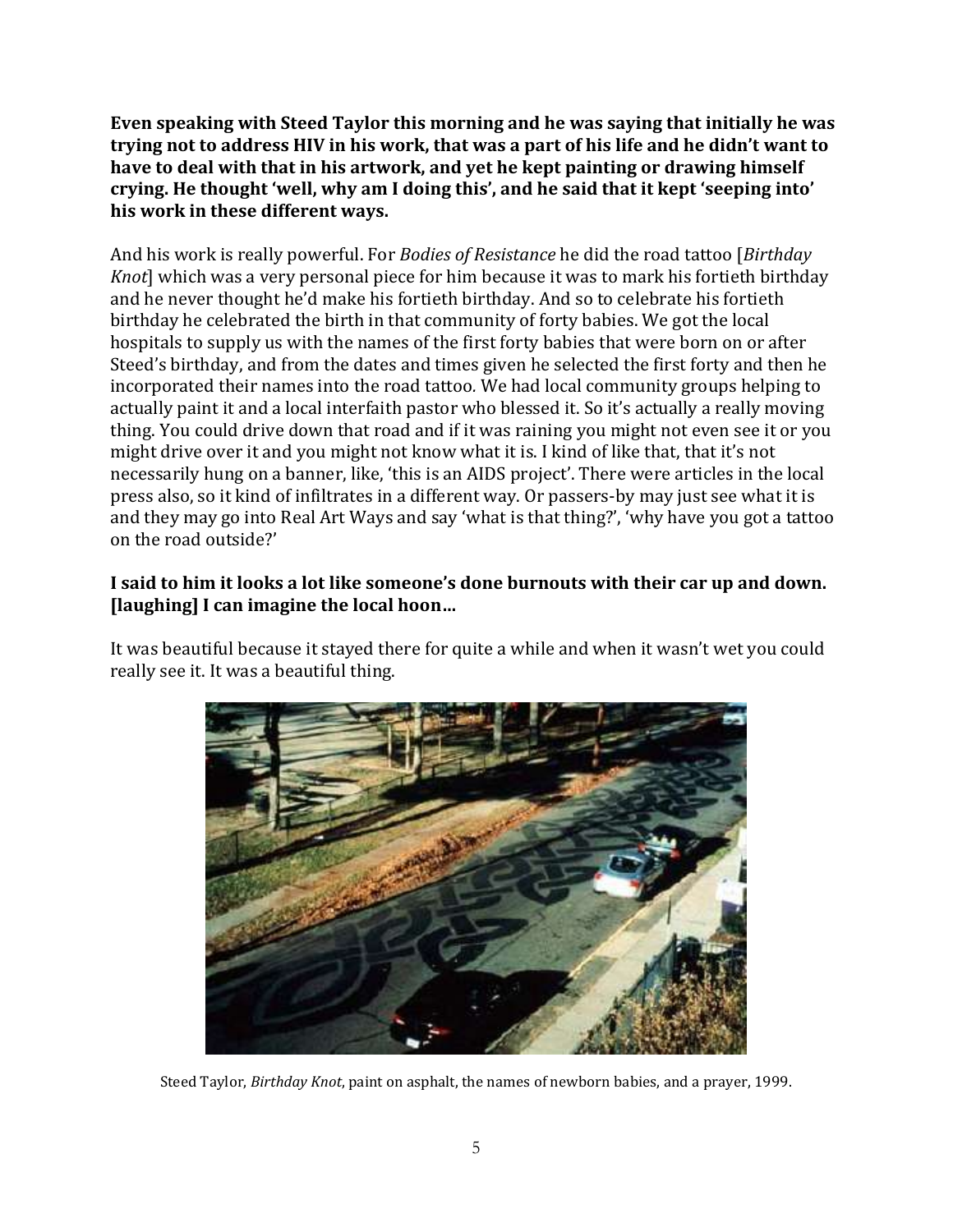**What about yourself. I want you to try and take yourself back and tell me what it was like to be a consumer of art looking at AIDS-related artworks in the 1980s, early 1990s. Can you remember any instances of being moved by the work that you were seeing? This could be film, theatre, television, visual art that made you think differently about the epidemic, about your responsibilities in the epidemic, your responsibilities to others?**

Yeah. Definitely. The people that really did stand out for me were David Wojnarowicz and Felix Gonzales Torres, and then in England, Sunil Gupta. He curated a show with Tessa Boffin called *Ecstatic Antibodies*, which was a seminal show in England. Bear in mind that in London the debates about AIDS were less public, I think, than the debates in New York. Everything is very stiff upper lip, behind closed doors, it's just a different culture I think. I really remember Sunil Gupta's show *Ecstatic Antibodies*. A young artist called Alistair Raphael who used to work at Photo Fusion in Brixton – I don't know where he is now, he works out of London – he did a beautiful, beautiful piece that I remember being very moved by. There was a lot of work about the body at that time in London. There was – I've forgotten her name – the woman who made all the work about breast cancer.

# **The photographer…Jo Spence?**

Yes, because I ran Camerawork. I ran a photography gallery, so I was very engaged with all that photo-text work. Donald Rodney made all this work about his body because he actually had a very rare blood disease. He wasn't HIV positive, but it was about the body.

### **In regards to David's and Felix's work, what in particular moved you? Can you name particular pieces? Did you see their work in galleries or in books?**

I think at that time it was mainly in books. I remember the bed piece by Felix Gonzales Torres, reading about that and seeing the billboard and finding it very sad and poignant. David Wojnarowicz's pieces I just loved how in your face they were. The texts were almost too much when you read them in England. I always liked issue based work, as it was called at that time.

That was where I was coming from. I was an activist in different areas. I was doing exhibitions and I was involved with the RNIB, the Royal National Institute for the Blind. I was doing art exhibitions, some of which were for people who couldn't see, which was kind of strange thing. I was all about *egalite,* whether it was disabled rights, which was a big issue then. I was working with a lot of disabled artists, and artists of colour, so they were my pet peeves. I was already known.

# **Is it John Berger who was doing the camera stuff as well?**

Yeah, John Berger, *Ways of Seeing*.

### **Was it him or Jo that did the** *Thankyou for Putting Us in Colour* **photograph, with the people with disabilities?**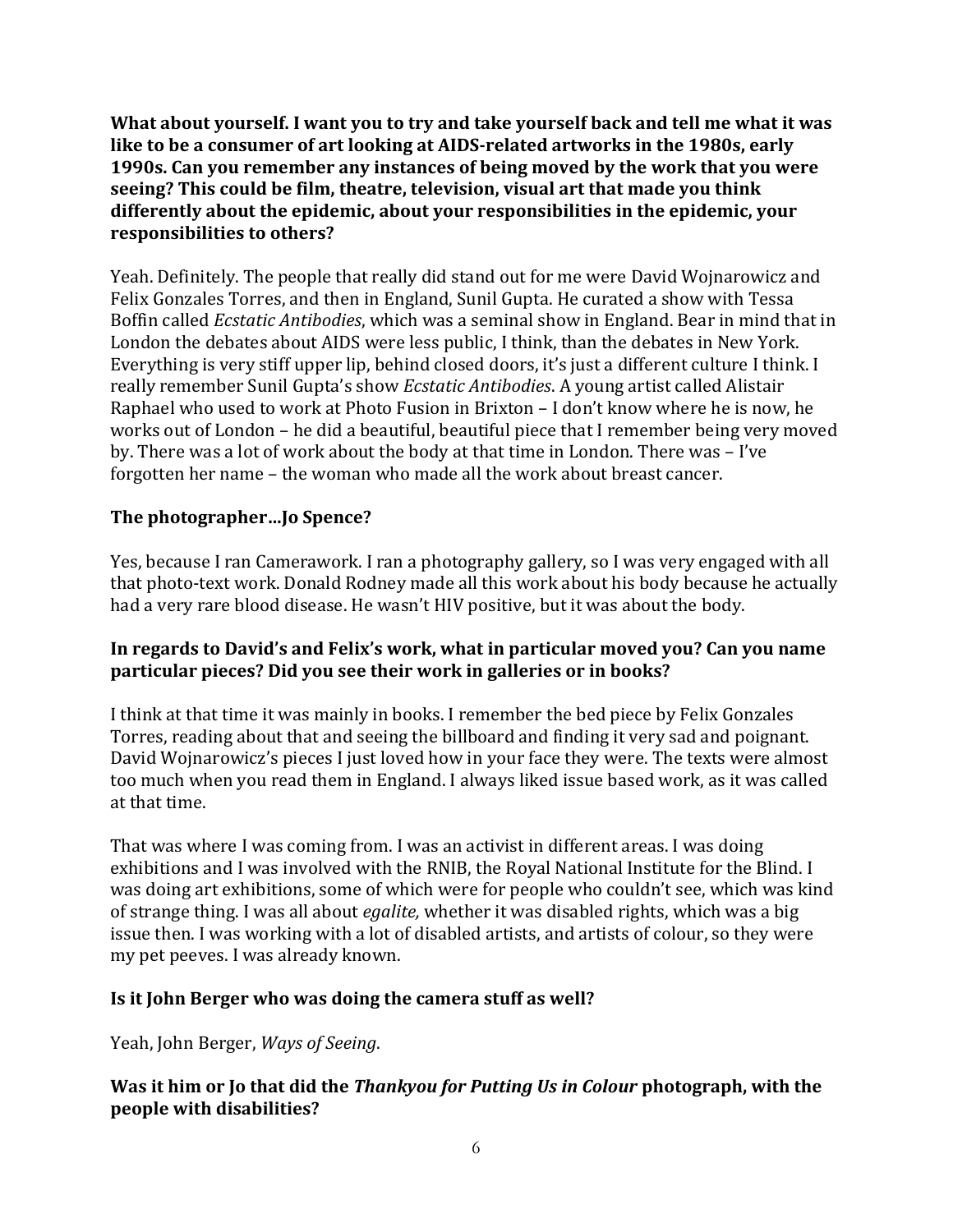I think that was Jo Spence and David Heavey. He was on my board and we did a big book with him and a big show. That was my first exhibition at [Camerawork]. I didn't curate it, I had just been appointed. Camerawork was in the East End of London, which was also the home of the National Front, the British National Party, the extreme right-wing, the skinheads.

# **Oh God, yes!**

We went out afterwards [after the show]. David, who was a big disabled rights activist, and – as he referred to his friends – 'a bunch of crips' [laughs]. We went to the only local pub which didn't have stepped access, the only local pub which had wheelchair access, about twenty of us in wheelchairs, crutches, people of colour, a sort of motley crew. We went to this pub in the East End and we didn't know that it was the headquarters of the British National Party. They'd had a big march in town and then they came back and we were in the back of the pub, having a drink and a really good time. And in came about a hundred skinheads [Paul laughs]. It was an interesting moment. Basically, the disabled rights activists decided to stick it out. I stuck it out for a while but by the end I was the last person with a hint of a tint [i.e. ethnic background], so then I had to be escorted out of the pub by somebody on crutches [mutual laughter]. It was a really weird moment. The skinheads parted and we just walked out through the middle of the pub. They literally didn't talk to us. They very silently parted, it was very intimidating. That was my first week at work.

# **Gosh. 'What an interesting life this is going to be'.**

Yeah. So we're the local gallery of that neighbourhood and we're putting on all of these exhibitions that *that* local community wasn't necessarily interested in. I've always been interested in those notions of community. Everyone talks about community. But which community? There are so many. Even in the AIDS activist world there are different communities and there are different fights, or factions within that. I was very aware of that when I came to New York, that there were these different factions and you had to be very careful who you spoke to about who, and there was a lot of infighting, which was very negative.

# **I went to see** *The Normal Heart* **last night at the Public Theatre.**

I haven't seen it.

# **Go and see it. It's wonderful. Bring your tissues.**

Really?

# **Everyone's weeping by two-thirds of the way through.**

That's why I haven't been to see it. It's too much. I don't want to relive certain things.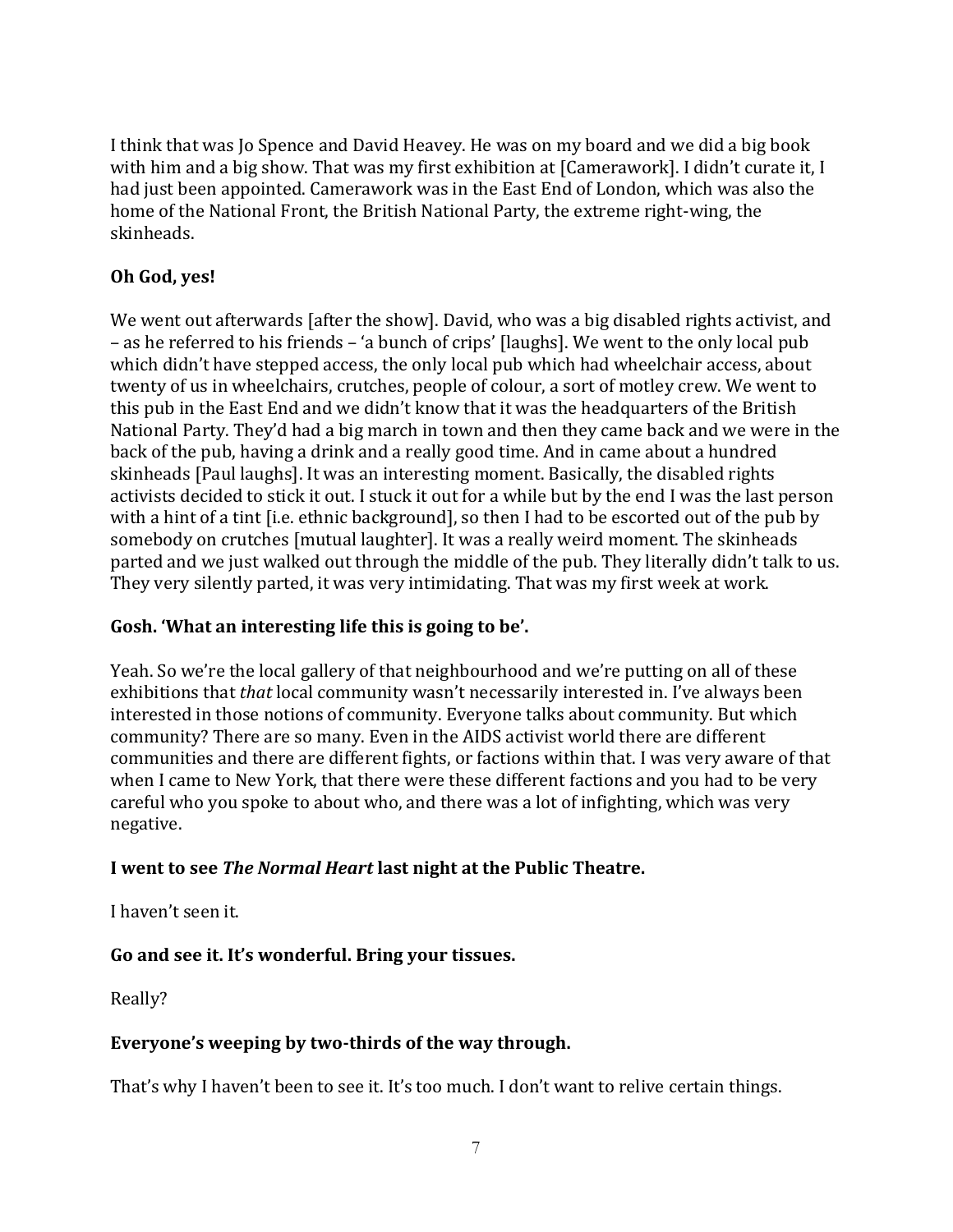**Well, it's interesting. I'm interested in comparing when it first premiered at that theatre – almost 20 years to the day – and the response that it is getting now. I didn't envisage that people (last night) would be as angry as they were when it first played. But after each political speech was spoken, everyone was clapping and being very aroused by that. And, as I said, the grief…I was surprised by that. These people who say that AIDS is over should go and buy a ticket. It's not.**

Not at all. People are still dying.

### **It might be on for another week. I recommend it, but like you said it can be a bit harrowing.**

A bit raw, yeah.

### **With the** *Bodies of Resistance* **show – sorry to go backwards – did you get any feedback from that show? Was there a visitor's comments book that was kept? Did you receive letters?**

There was a visitor's comments book. Real Art Ways kept one. Anecdotally, I can only say that they said they had an amazing response. We held a press conference with local students. That was one of the most moving things that I did as director of Visual AIDS. I don't know how we managed to do it, but we persuaded the then Miss World, who was Miss Botswana, to appear, so it just worked out for us. She was being interviewed in something like *Seventeen,* and I knew that we were doing this conference with young people and so we somehow managed to contact the Miss World organisation and we got her to this press conference that we were doing with young people of Hartford. So it was in all the local schools' newspapers. We had some of the artists from the show up on a platform with Miss World, Miss Botswana. She was just fabulous. Again, she provided the hook into a different audience, like how do you get through to people? We had agreed that we would talk about the impact of HIV and AIDS on young people, the same age as this group, in Africa. She talked to them about how many funerals she would go to and how many young people they're losing and how young people in Botswana – then, we're talking about 4 years ago – were losing their families. You could be orphaned very young, the impact on the workforce, the knock-on effects. She gave a really personal talk which was just fantastic. Here's this beautiful woman engaging them in a certain way, but she'd been briefed very carefully, she wasn't allowed to talk about any form of sex education. This constantly came up whenever we did anything with young people. But we'd done enough work in schools by then so that we could lead the kids [to ask particular questions]. Because in America, in certain instances, you're not allowed to actually raise the issue of sex education and you're not allowed to mention that you should use condoms because in America you're meant to be promoting abstinence.

# **You get special funding for promoting abstinence these days.**

You can't promote safe sex because 'oh my goodness you should be promoting no sex'. So you're not allowed to talk about safe sex because they shouldn't be engaging in sex. It's this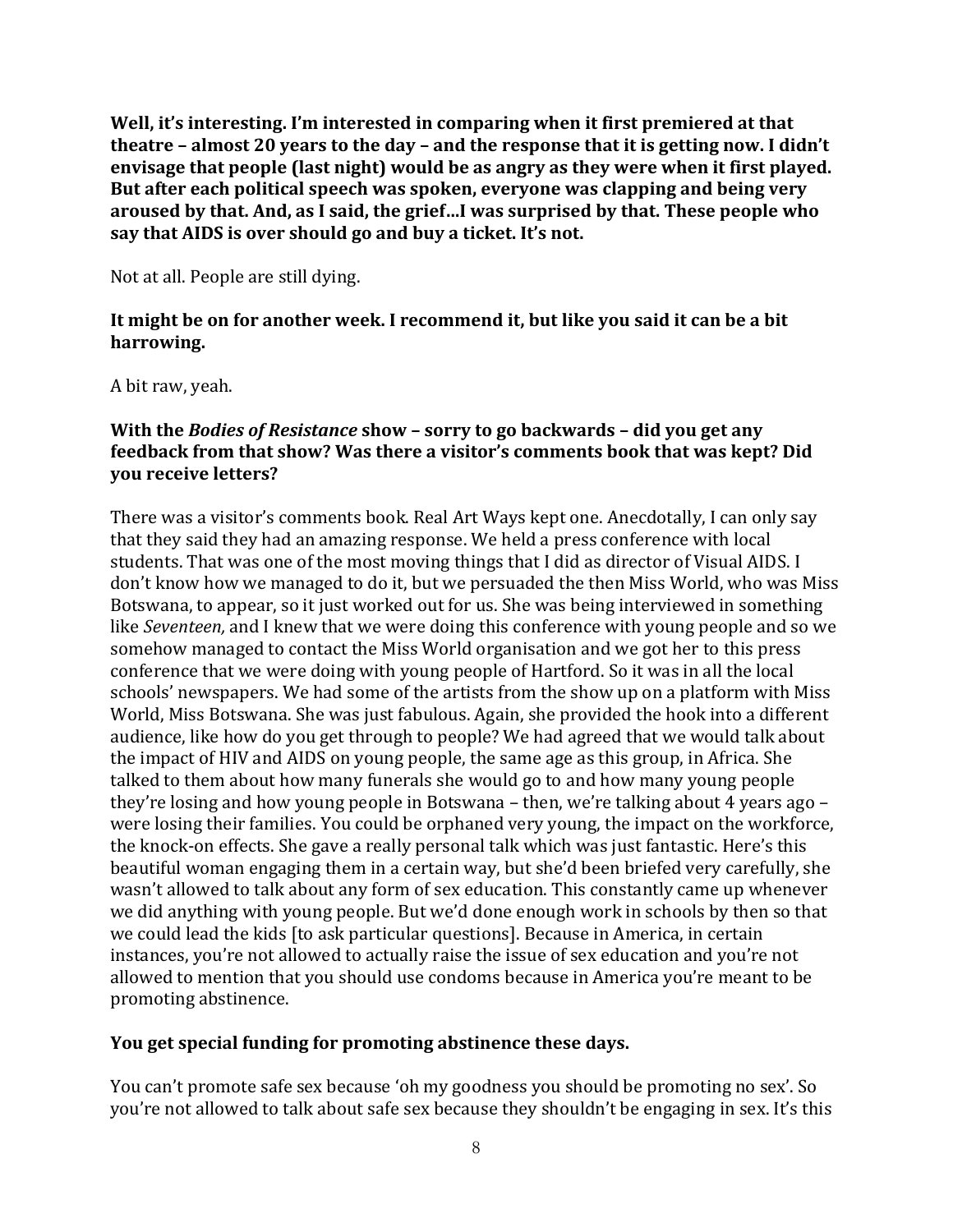difficult thing. But by then, through our work in schools, we knew exactly what to talk about, so that as long as a kid in the audience asks the question, you're allowed to answer. Miss Botswana wasn't allowed to answer. So we had this whole press conference set up, and it was fantastic.

## **What was the artists' role in the press conference?**

The artists' role was to talk about their work: why they made their work and what they thought their work did, and how did their work convey something or encourage people to get involved in the debate about HIV and AIDS. So we had Barton Lidice Benes who told some really funny stories too.

# **I spoke with him on Tuesday. He's wonderful.**

And I think we had Sammy Cucher. I think we may have had Eric Rhein but I may be getting Eric confused with – Eric and I have done a lot of press conferences together. The same with Steed [Taylor]. You get certain artists who are good spokespeople and who young people can relate to. I tended to work with people that were good public speakers. We also did a thing with the young people, where we had them all stand up and we gave them all a number – 1,2,3,4 – and every fourth person had to sit down. Rather 1,2,3 sat down and 4 stayed standing. Then when we had done the whole room – and they didn't know why we were doing it – we said to them 'well, you heard Miss Botswana tell you that the infection rate in Botswana was 25%, 1 in 4. So all you people standing, if this community was in Botswana, all of you would be infected and you wouldn't have access to medication. So what do you think about that?' It was trying to bring it home to them that it's something they, as young people, needed to write about, they needed to be concerned about, they needed to actually think about. They wrote some pretty amazing articles. I don't know if Real Art Ways still has them. But it was interesting.

### **How can I get in contact with Real Art Ways? Do they have a presence on the 'net? They're still going?**

Yeah. They're in Hartford. Will K. Wilkins would be able to tell you about the impact of that exhibition. He was fantastic, he's the director. I've personally given out loads of catalogues – so many people have asked me for the catalogue. We tried to make it not an art catalogue. I don't know if you've read the catalogue, but it's a strange mix. There's an essay about the artwork, there's an introduction by the then president of the AIDS conference, there's a doctor from South Africa writing about the situation in South Africa. And there's a literary piece, which is more of a fictional piece about what it's like now – a personal account of living with AIDS on protease inhibitors and taking the 'cocktail'. We did the catalogue with the knowledge that most people wouldn't see the show. We tried to make it reach into different areas.

# **Where did that get distributed, and who were the kinds of people asking for the catalogue?**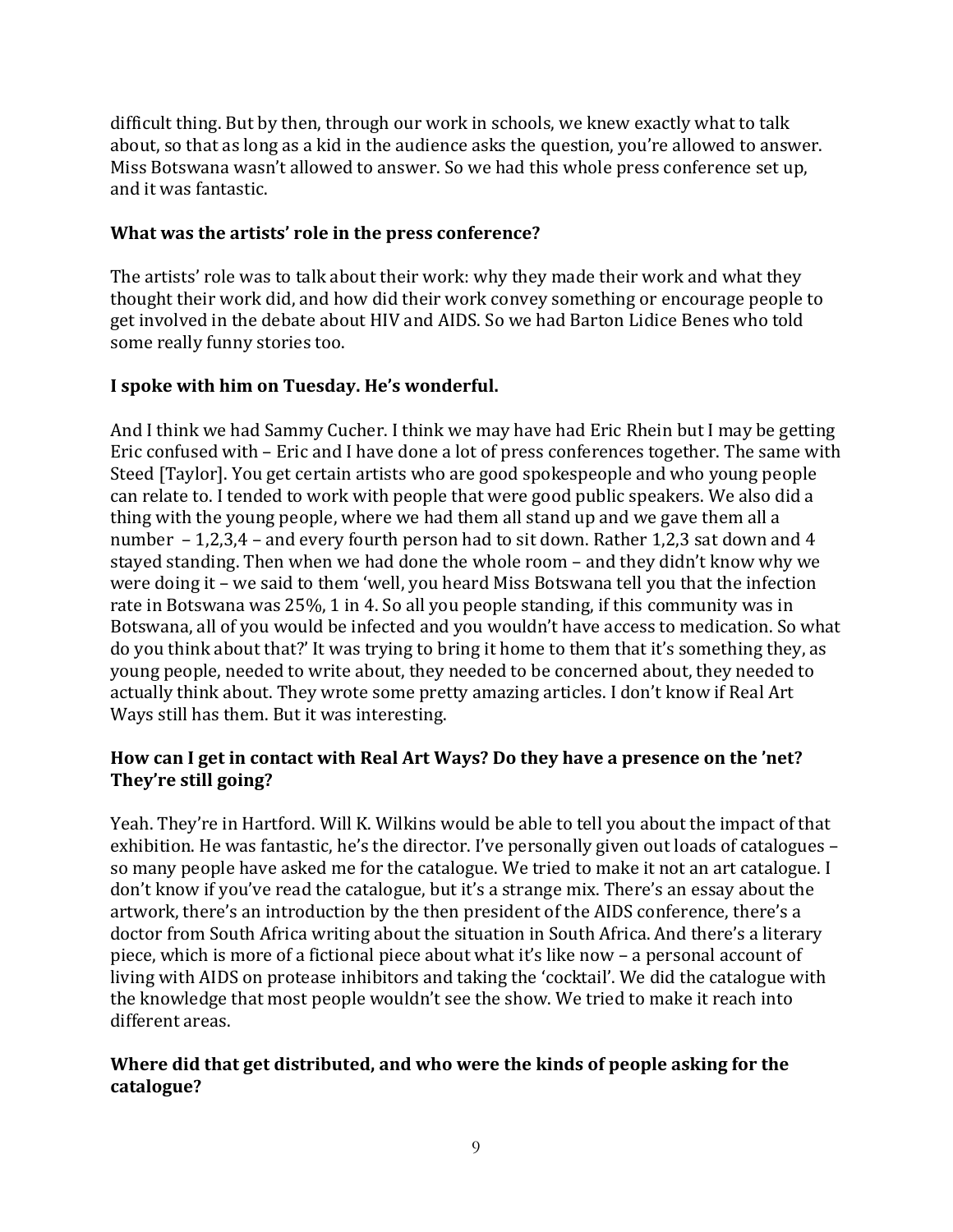Mostly researchers, curators, other artists. I've had a lot of international researchers actually come here and I hand out the catalogue. I've obviously got my own box in my office. I think it was pretty widely given out when it was in Durban.

### **I think Amy was saying that there is a teacher in a university who's setting it as a course text. It's definitely widely circulated.**

### **Any idea of how many people would have gone through the exhibition in Hartford and then in Durban?**

They would probably be able to tell you that. It was a very moving community experience. They had a big community turnout for the opening [in Hartford]. It opened on World AIDS Day. We had one or two coaches going up from New York. We broke down on the way home which was awful.

### **How far away is it?**

It's about two-and-a-half hours. It's a trek, for New Yorkers. New Yorkers hate to leave the island.

### **[laughing] They can't swim.**

I live in Brooklyn and nobody wants to come visit me.

#### **I was out in Brooklyn yesterday.**

Great. Did you take your passport?

#### **No. Us Australians, we're good swimmers, we get out.**

### **I'm noticing that currently there seems to be an absence of discussion – within the art world and artists themselves – about the recent spike in new infections and in this idea of bare-backing and unprotected sex.**

I don't think the art world probably even knows about it now. Again, I think that is something that is part of the high stress level of working for Visual AIDS, because you predominantly have come from the art world and so your primary community is the art world. So it's very hard when this world that you're trying to engage and raise awareness within – which is a very privileged, educated world – doesn't want to know. They don't want to know. I also feel that's partly tied to institutionalised homophobia, not wanting to know about gay sexual practices. That is something that I completely forget: that I work in the AIDS sector. So my view of what is the norm is skewed – y'know I'm working all day in an office where I'm having in-depth conversations with people about how they're protecting themselves or how they should be protecting themselves and what kinds of behaviour they are engaging in and what are the implications for that, what are the agencies that they might go to. In relation to that I know the social scene. We had benefits at the Lure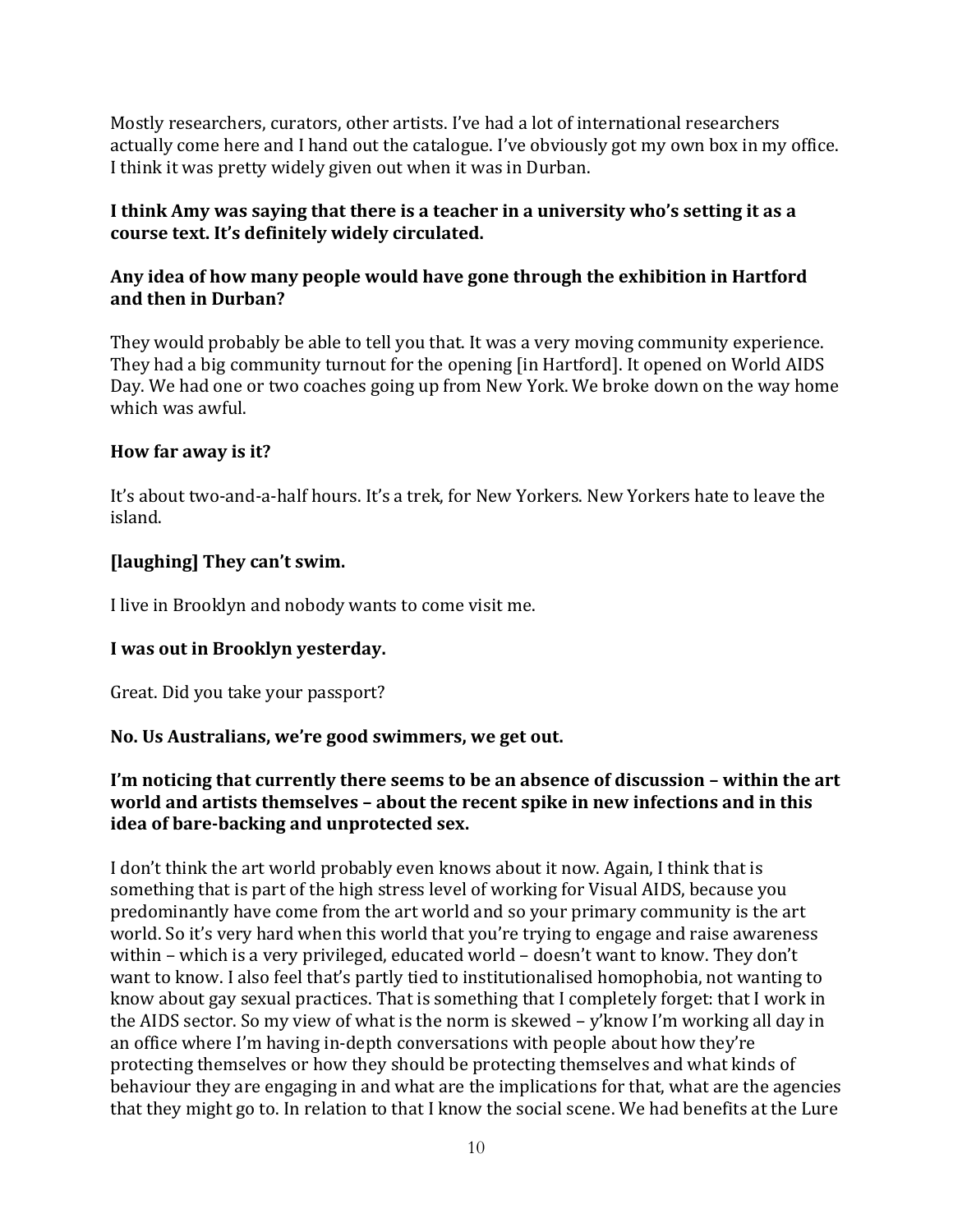which no previous Visual AIDS director had ever done. They appointed a straight, mixedrace woman from England, and suddenly we're having benefits at the Lure. My community was horrified.

# **The Lure is a bathhouse?**

Leather, uniform, rubber etc. No, it's not a bathhouse but it's a fetish, it's a leather club. They came to me and said 'do you want to do a benefit' and I thought 'well, why not? This is a community, they're gonna raise money for us, we need money, I'm not gonna turn down money' and so I said yes and didn't ask the board. Then I discovered that two previous directors had constantly said no and were worried about what the other [Art] community would say about that.

# **But this is a community that we need to educate as well.**

Yeah, and we'll raise money and it'll go to our programs and it'll be fine. But then I invited friends from the art world who were a bit taken aback. So, if you're working in the AIDS world you have to know about everything that's going on and you have to be engaged at grassroots level. You hear things which break your heart, so then it can be very emotionally stressful and distressing when you're also working in the Art world that doesn't want to know. It's no different from anyone else in the AIDS sector, or people living with HIV and AIDS: the door is constantly closed. You're so outside of society and you're trying to shout through a double-glazed window and nobody can hear you. You've got something important to say and they don't want to hear you. It's very hard. That's a kind of stress that people living with HIV and AIDS have and also people working within that area have.

**I've seen something that you've written which was published by Robert Atkins on the internet, in** *Artery***. You were talking about how artists are regular people and they're distracted by the latest thing that's come along and by media and their attention gets focused somewhere else. At the start of the 1990s it might have been AIDS, then it's the space shuttle being destroyed, then it's Iraq.**

Yeah. Until something happens in your realm it's an abstract thing. You don't want to wish that upon anyone. But I think for most of the non-HIV infected artists who have made work about AIDS, it's because of somebody they love. They've come into contact with HIV and AIDS through their personal relationships and then they've felt driven to make work, to try to educate people. I suppose it's like anything: white artists don't really make work about *inegalite* for people of colour because it's not their experience. They might make work about poverty or whatever it is that effects them, or being from suburbia. That's the power of art too: you make stuff from your personal experience.

It was a problem and Visual AIDS, when I was on the board, had a town hall meeting to actually say 'should we close? Are our artists doing well enough now? Are we even needed? There are other bigger, better AIDS agencies who can do this job, who can do AIDS education. Who should we be targeting with our education programs?' There was a point a few years ago when we were thinking that we should move from doing general AIDS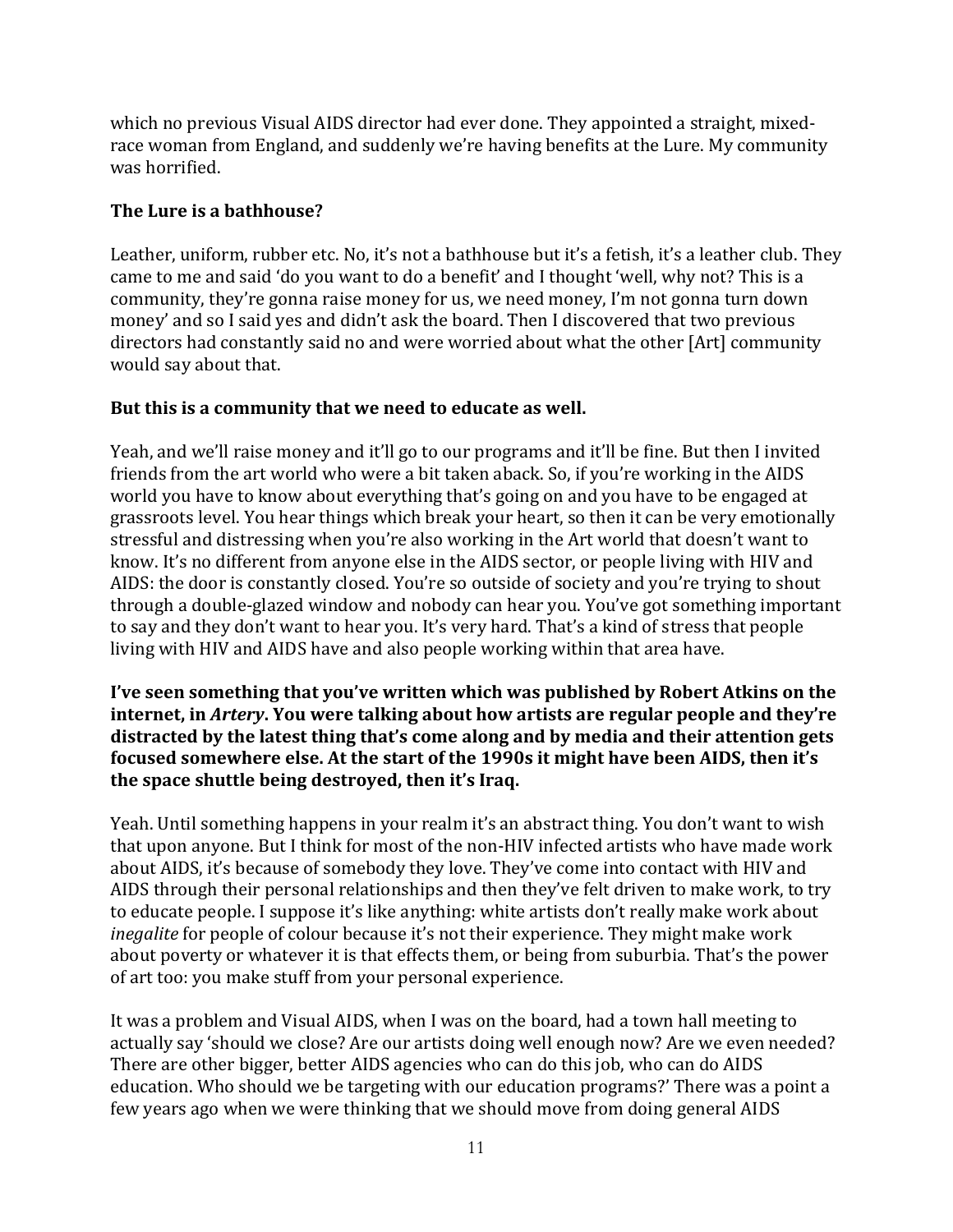awareness work to doing only AIDS awareness work with this age group, in schools, because our figures show that this age group is most at risk. If we can do work with them at this age we might actually have an ability to effect change or do good or get through to somebody in time. That was a debate that we had. We also had a debate when Frank Moore was on the board, around the time of *Bodies of Resistance*. He felt that all we should do was try to educate western society about Africa and Asia. That we had to raise awareness about what was happening in the rest of the world and that we should be doing fundraisers now, to send money to do visual arts education programs in Africa and Asia. Then he died.

#### **Is that where LIFESIGNS came from?**

I don't know how that started.

### **It's Angie Eng and Simon Ransom.**

I don't think she knew Frank Moore. She came to Visual AIDS, I think, to be an umbrella [organisation]. I think they started to find out about what was happening and just felt this despair. I think that is the hard thing. It's so horrifying, and it can really do your head in.

#### **I can see why you came to a point where you needed to move out, to take a different job with Artists Space.**

I think it's a real problem in this society, generally, and it's gotten worse with Bush.

### **We'll move away from the depressing topic of George Bush. I wasn't aware that Visual AIDS was working within schools and trying to do school based education.**

I don't know if they are now. In the end I came off the board of Visual AIDS. I'm a huge supporter of Visual AIDS, but having been its executive director I'm not necessarily the best board member. I can support the directors, especially in terms of budgets and finance because that's one of my strengths, but it's very hard to have a previous executive director on the board. I can only talk about what we did when I was there. We did do a lot of work in schools and we had a peer education system where we trained the archive artists in how to do public speaking and then we would try to get them gigs in local schools. We actually had somebody then who was the assistant director and that was her background, so that was why we did that program – Rebecca Price. She came from Hetrick-Martin and had done peer to peer training. We would do talks in schools where we would get asked to send an artist to a school. Before we did any of this she actually sat down with a lot of the artists and talked to them about some of the legal and ethical issues about disclosure. [Brief interruption in the interview as Barbara handles a staff enquiry.]

So that was when the archive project was really getting off the ground because the archive project, when I started as the director, consisted of a filing cabinet. You opened one of the drawers and inside were about 60 boxes of slides, none of which were labelled. That was the archive project. So our first job was to go through all of those boxes of slides, which had been beautifully photographed, and then do detective work to find out which artists they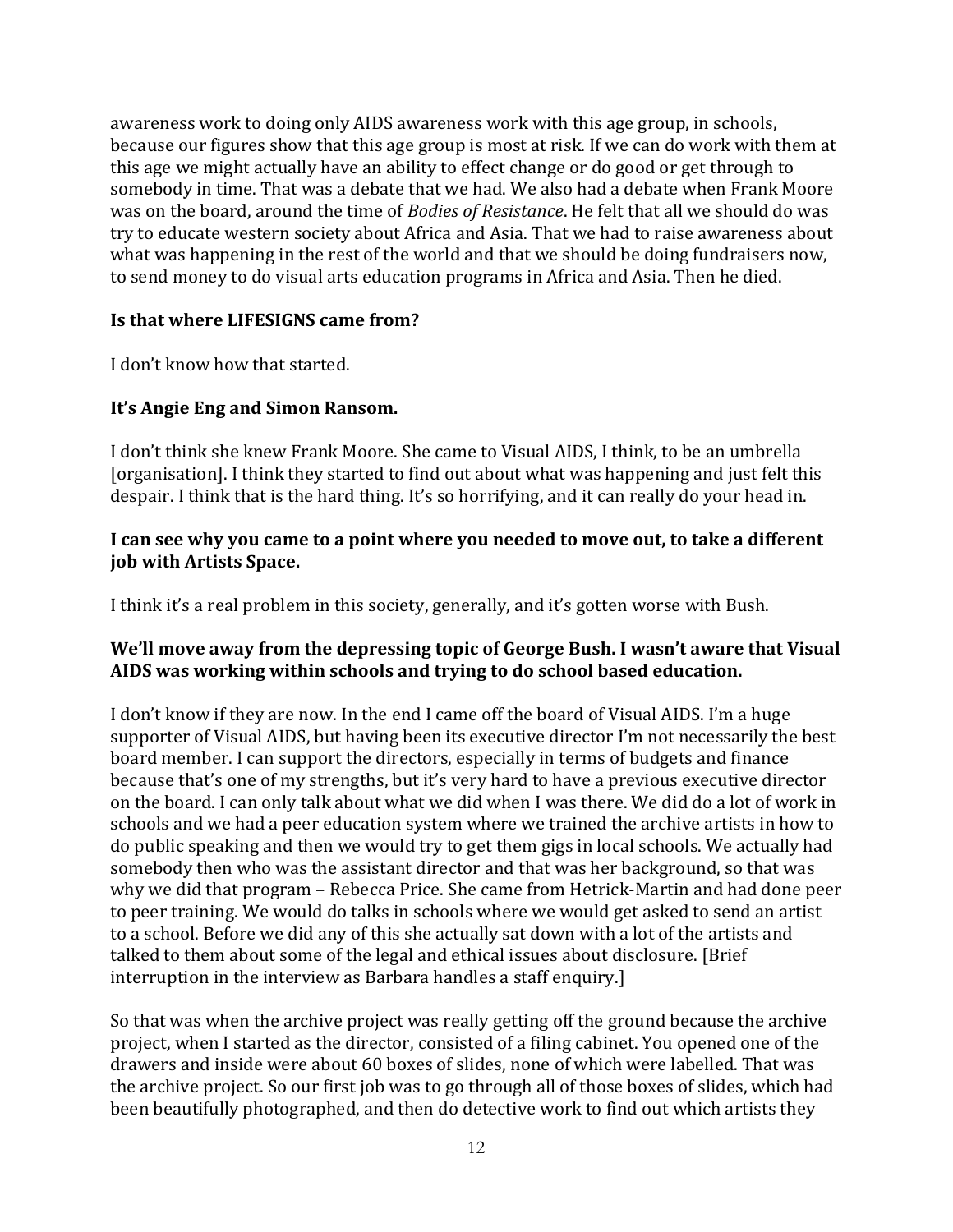were by and then go back to that artist and label all of the slides and create what is now the archive. And in getting to know those artists, we found out which of them were interested in public speaking, which of them could do public speaking. We looked at the issues of going into public schools: the legal issues of going into public schools, what you could and couldn't say, and how you might show your artwork and actually do education. Not just 'oh, here's my story' but to use personal interaction to actually deliver a safe sex message that fell in line with school requirements. That was something that we were very keen on. The director that came after me didn't continue that program. My whole thing – in terms of educating – is that if you can educate one person, if one person in that class learned about transmission, really understood about transmission and learned about how to have safe sex, or learned about how to get information about it – we would give out the phone number - then it is a success. We weren't allowed to say certain things, so there were ways that we could get across to them where they could get this information if they really wanted to know because we're not gonna go there. It was really like guerrilla warfare when we went in. That's how we saw it. We would go into Catholic schools. It was interesting. Usually it was because a subversive teacher invited us.

#### **Ferried you in the back door.**

Well they managed to get you in through the art history program. It's always down to individuals, that's always been my experience. It's down to the headmistress or the headmaster or that teacher. It's always down to the individual in the school. So you would have a school where you'd go every year for December 1<sup>st</sup>, but then that teacher would leave that school and you couldn't go back again. The same with museums. We'd have certain museums which would program talks with us. The Folk Art Museum always does a program for World AIDS Day. Most of the education around school tends to be in that semester. We would also do talks with college age students. I would actually go and do slide talks at the local schools as well.

# **It must have been very time intensive, for you.**

It was but it was also very fulfilling. You know why you're doing it. Sometimes here the staff have said to me 'it's really great when something goes wrong, when we mess up, you don't really get upset about it'. Something happened the other day and two of the staff came to me and said 'it was really good because we felt we'd really messed up but you didn't scream at us and you didn't make out that it was a really big deal'. And I actually said to them 'when you've worked in AIDS it's not a big deal. You have to get a grip. This is the art world. Nobody died or will die as a result of your action. So what if something is a little late. Big deal. What a shame. Can I turn the clock back and change it? No. Is anyone actually hurt as a result of what you did? No. Will we learn a lesson from it? Yes. So let's just move on from there'. I think that's because if you've worked in that world where someone doesn't get a grant from Visual AIDS then his electricity might get cut off, or he doesn't get his eye-glasses when the main thing that's left for him – his enjoyment in his life because he's house ridden – is making his art and he can't see anymore because he's got CMV retinitis and he really needs these really expensive eye-glasses…Those are the things that really matter. It gives you more perspective.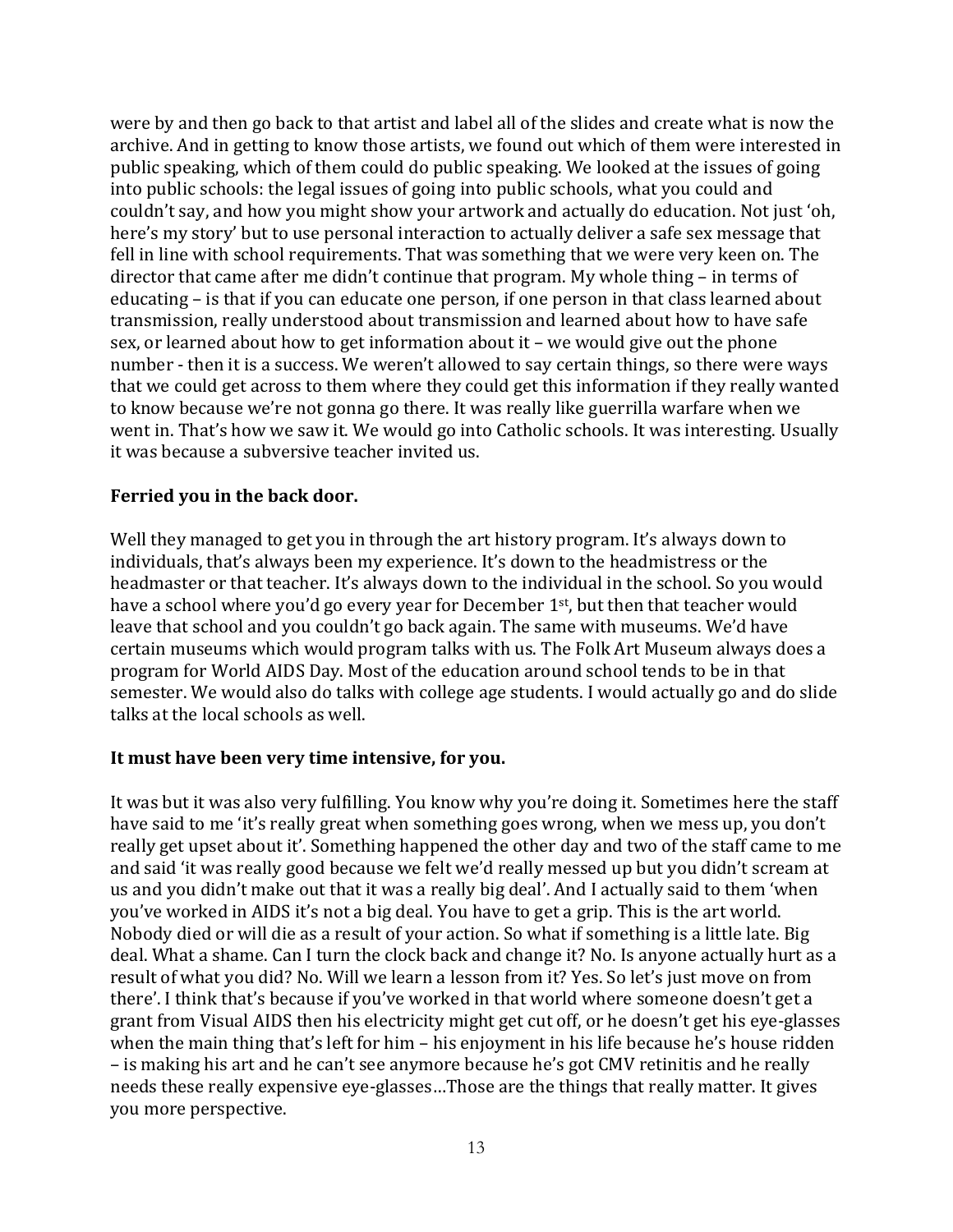### **What did it mean, do you think, for the artists to be included in an organisation like Visual AIDS?**

Big. It's really big. It's that whole thing, like you said before, about being excluded by society, about not having anyone that gives you any recognition, and here is an organisation that's saying 'let's make a record'. For some artists that first thing – where a photographer, a professional photographer, comes to my studio and takes 20 slides of my work and I don't have to pay for it…This organisation is saying that I am an artist and I'm valid and I'm valued and what I'm doing is important enough that they sent a photographer. That's a really big deal. Also, when you're struggling with everything else – can you keep your food down?, can you make five steps to the toilet?, there's all this other stuff that you're trying to deal with – I think there's something really important about being valued in some way for something that you're doing, that only you can do, nobody else is doing that for you.

I have incredible memories of exchanges with artists. Joyce Washington, for instance. She's Joyce MacDonald now. We got a call from – what were they called? – the Jewish Family Association or something in Brooklyn. They had this young woman and she was making these clay sculptures and she wanted to apply for our calendar, but she didn't have any means at all. Rebecca and I were like 'ok, we'll come there'. We took my camera and we went to Brooklyn and we met her and she showed us them. We took them and her and we went to Metro Tech in Brooklyn and we sort of illegally used the gardens to put these things in the foliage, looking around for security guards, and took photographs of these pieces because we couldn't actually get anyone else that day. We took the photographs so that she could have photographs for a competition that we were running. Then she won. She was one of the winners, the first calendar.

# **Were you judging the competition?**

I don't think I was a judge. I was a moderator. Those competitions got a lot of flack because they were sponsored by pharmaceuticals. We got into so much trouble, but the board and I felt very strongly 'why not take their money? They're taking our money, they're taking your money, let's have some of it back'.

#### **For the price of a little logo at the bottom of the poster.**

It was a bit more than that the first year. We got into huge fights with them. We were so green, we had no idea. They did do awful things. They edited our mission statement, we had to fight with them. This little grass roots organisation, we learned the hard way about corporate sponsorship. We didn't have anyone helping us, we didn't have contracts, we didn't charge them enough money. Afterwards we learned that really we should have charged them way more money and they kind of ripped us off. The artists had all got paid, wonderfully, but we at Visual AIDS had not really asked them for enough money for our organisation. We were just so intent on the artists getting grants that that was really what they paid for the first year. So we learned and then we did a couple more but we lost friends in the AIDS world because people felt that we sold out. But then those artists would never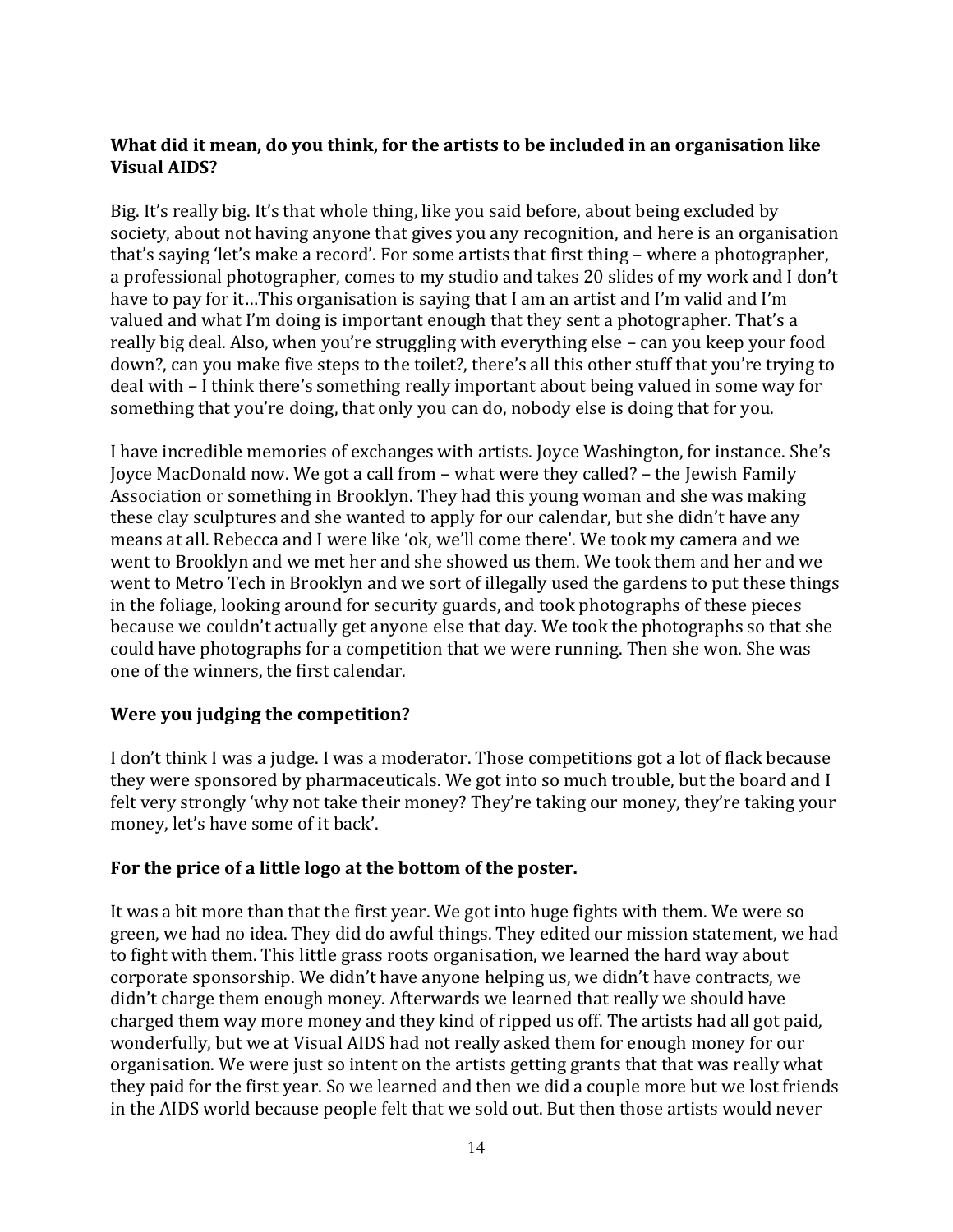have had fabulous colour calendars and \$1000 each and we got to put on a show in the Museum of Contemporary Art in Chicago for a night, for a big party, and they flew a few of the artists out for it and we all stayed in this fabulous hotel. It was a way for these artists to get something.

# **It's really facilitating their self-esteem, isn't it, being included in this community and having their art recognised?**

It is, but I think there is an underlying aspect of assisting art history, which sometimes makes mistakes when an artist isn't discovered until it's too late. For instance, Joe Brainard. It's horrible that he never saw his success, and it's only because people took photographs and documented the work and he had a diligent family and friends who kept check of where everything went and the estate went to the gallery Tibor de Nagy that he managed to gain his rightful place in art history. He didn't have that rightful place in art history when I joined Visual AIDS in 1997; it was like 'Joe who?' A very small handful of people knew who Joe Brainard was. It's the same if you look at what Visual AIDS and the estate of Robert Blanchard are doing with cataloguing his work. That's where I think Visual AIDS [assists]; at some point hopefully down the road, there is this archive of these images that are available for people to use and see. The web project is really fantastic. They get these curators and writers and people in the art world: every month someone new comes and creates a show, which means they have to go through all those slides. So again it's getting the work out in a different way. There's kind of, hopefully, another aspect to it.

It used to bother me: are we just catering to 300 people and is that enough, is that okay? Are we managing to dent the art world or society in their perceptions? I mean, on the one hand, I think if we can change one person that is enough but at the same time that's like swimming against the tide. Is it then just okay to make sure that this group of 300 people are looked after? Is that okay? I could never quite answer that. Sometimes I felt that was a little too indulgent in some way. But the good thing about Visual AIDS is we were asking the question.

# **I imagine that in that town hall meeting those would have been two very strong perspectives held.**

The artists were, like, 'you can't close'. That was what came out of the town hall meeting. I think you've seen the notes and you know it was like 'how could you close, what will we do without you?'

### **I've seen an article written about the town hall meeting, but I believe there are minutes?**

I'm pretty certain that Nelson took notes.

# **I'm popping back in there on Wednesday so I might have to ask them about that. It would be good to see who held what opinions.**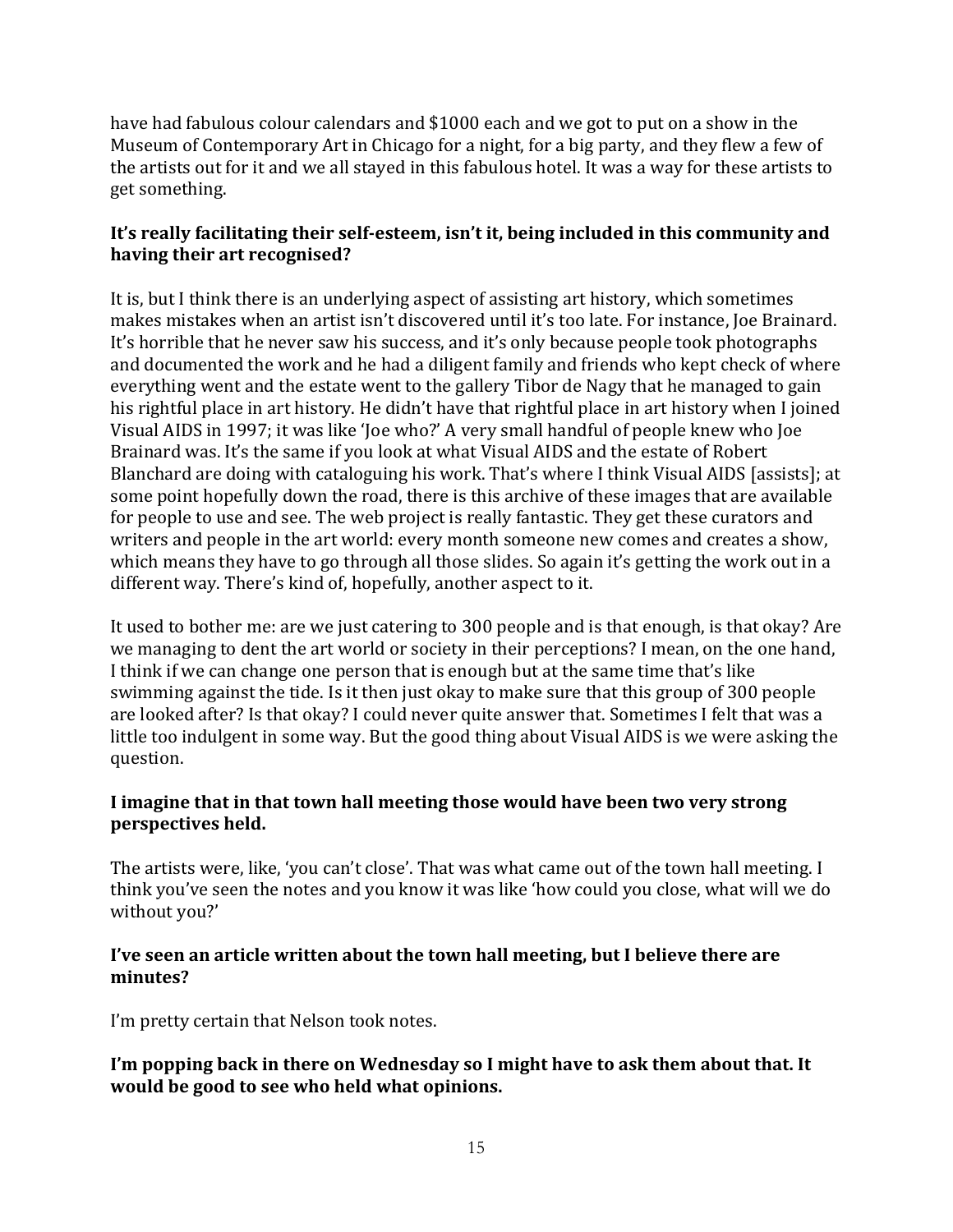It was quite well attended. There were other ideas too. One idea we had was that we would have a national road show in which we would arrange for the executive director to go on literally a national tour of America. In every town that we went to, we would get the local non-profit art gallery – because there are non-profit art galleries all over America – to send out in their mailing ahead of time that the executive director was coming, was going to give a talk on the archive project, and was also going to talk about how local artists could set up a similar project to help local artists with HIV and AIDS in their area. Then there would be, like, chapters and they would all send their slides and there would be this massive, truly national archive. Because there are hubs where artists have banded together, I don't know if you know, like Boston…

### **San Francisco I think.**

More than San Francisco, I think, Colorado too. There's a whole bunch in Colorado. Word just gets out amongst a group of artists and they arrange something and then they get in dialogue with the office, from one geographic area. That was also an idea at one point: spread the word nationally and make sure that HIV-positive artists across America are really well covered. But that didn't take off. It's this teeny, tiny little organisation.

**Well, I've seen the office. It's really one or two people. Given the profile that Visual AIDS has, its web presence – its web site is really terrific; I imagine that it is the first point of call for people like me, we know about it and go straight there. It's remarkable what it has achieved and the promise that it has.**

I know. It used to make me laugh, people used to call up and they thought that we were this big headquarters, and there'd be me and Rebecca.

**I felt really guilty because I'd sent off these emails to them and I got these replies within 24 hours and 'yes, what else can we do for you? We'll contact these people' and I got there and went 'I can't believe you did this for me'. Even now I'm getting some slides duplicated, and they said 'we'll do it' and I said 'no, listen I'll pull them out and I'll scan them for you, you've got other things to do'.**

They're very dedicated, but there's high burnout. That's what I worry about with the staff. So you have to pass the torch.

#### **I've got two other questions for you, I know we're coming close to time. I was wondering about ACT UP's influence, and particularly Grand Fury's influence.**

I forgot to tell you about that. Grand Fury was massive. I saw the Grand Fury kissing bus when I came to New York, I think in 1993, '94? I was so amazed by Grand Fury. They were really a strong influence, I think, in the late '80s early '90s.

#### **Do you think they've had a legacy, aesthetically, in terms of the contemporary art world?**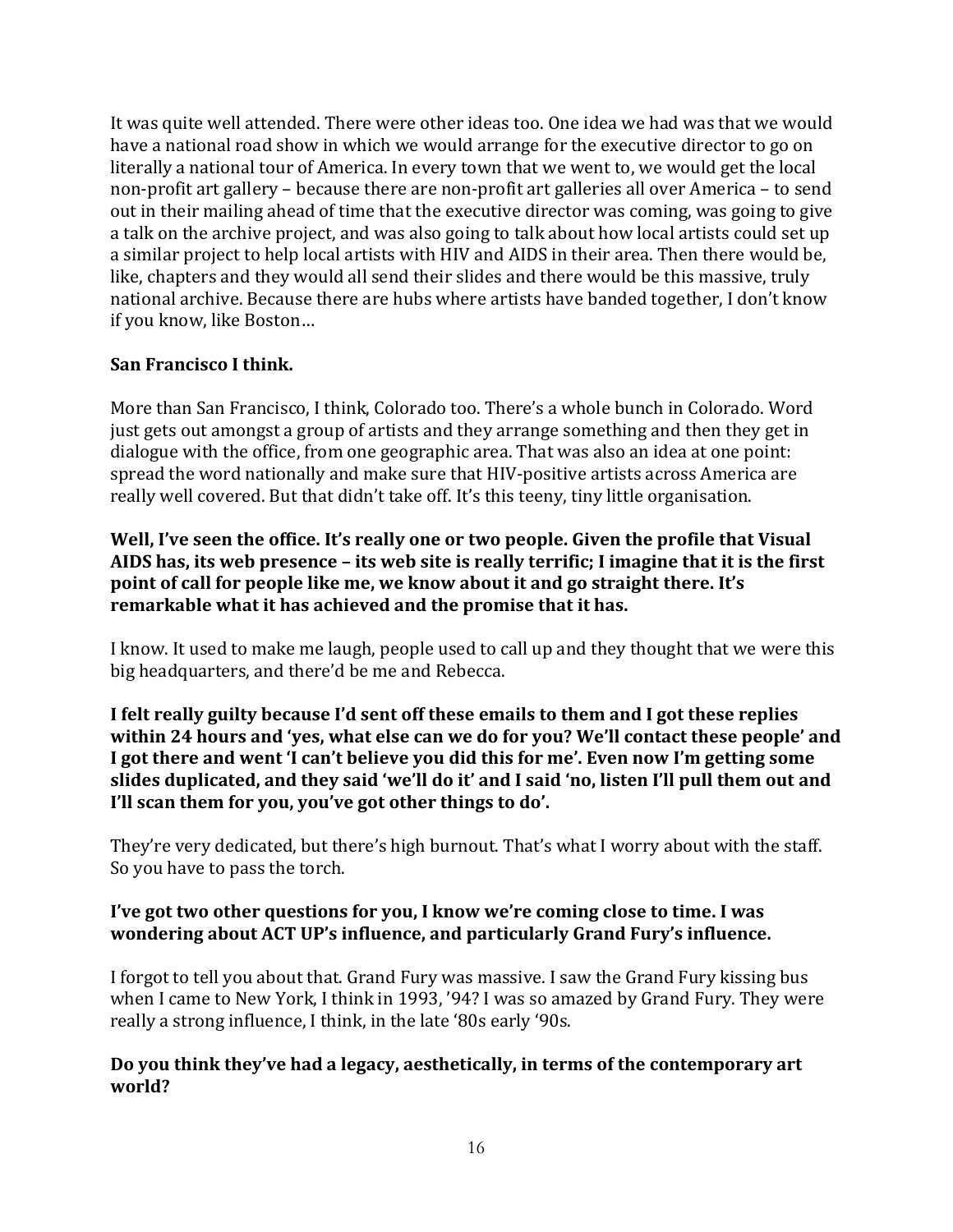More than just the contemporary art world. Design – we did a whole discussion one year at the Cooper-Hewitt National Design Museum, which is part of the Smithsonian, on World AIDS Day about the impact of AIDS activists on design. We looked at a lot of the early ACT UP material, y'know Silence = Death, the Triangle, a lot of the activist propaganda, literature, y'know the Bloody Red Hand, 'You've Got Blood on Your Hands', the use of image texts that AIDS activists were using in such a sophisticated way. I feel that if you look at advertising today you can trace, quite often, the influence of ACT UP. I think that's because, in that period, the community in New York that was hit the hardest was the arts community, so the community that rallied and became activists were artists, set designers, people who worked in the theatre, actors, so a lot of the ways they knew how to lobby was performative, visual. Look at all of the things that came out at that time, Silence = Death, the Triangle, the ribbon, taking over the suffragette thing of chaining yourself to railings. Even some of those ACT UP things where they mocked-up fake ID cards so that they could get into – was it Merck...which pharmaceutical was it? They made fake ID cards because there wasn't computer scanning…

#### **They got into the Republican convention, I believe, at some point as well.**

They got into one of the pharmaceuticals and then they hung a banner out of the window and photographed it. They did such incredible things and that was because a lot of the people in ACT UP were designers, so they knew how to do cut and paste and make things and laminate things. I think that their impact is massive. I really do. I see adverts now in magazines and I can trace the advert to the art world work that it came from. So Gillian Wearing and her sign piece, where she asked people to write down what they were thinking…what exactly did she ask them to write down? Her piece was early '90s, I think? They were like seminal pieces of people standing in the street holding…

# **I think I've seen some postcards of them.**

There have been loads of adverts based on that. Levis did a series. I keep seeing different adverts. There are loads of adverts that have the Barbara Kruger – you think it's a Barbara Kruger piece – y'know, text in red and black or grey blocks. It's just become a part of advertising now. There's recent fashion advertising of young women with flowers, really tropical flowers that look like they're invading them, and those photographs didn't exist before the work of this young woman called Naomi Fisher who did this whole series about herself in Florida with all these tropical plants where it looks like she's being raped or molested or that she's engaging with nature in a quite horrific way. Pretty soon after her work became well known you started to get these Jill Sander ads. It just kind of trickles down. The people who are doing these designs for Ogilvie and Mather and Saatchi, where did they go for their inspiration? They're going around the galleries. I do think that it's another one of those things. When you're switched onto it you do see it, but it just goes unsaid.

#### **Is there anything else you'd like to add which you feel is relevant, a question that I've asked already and there's something you'd like to add?**